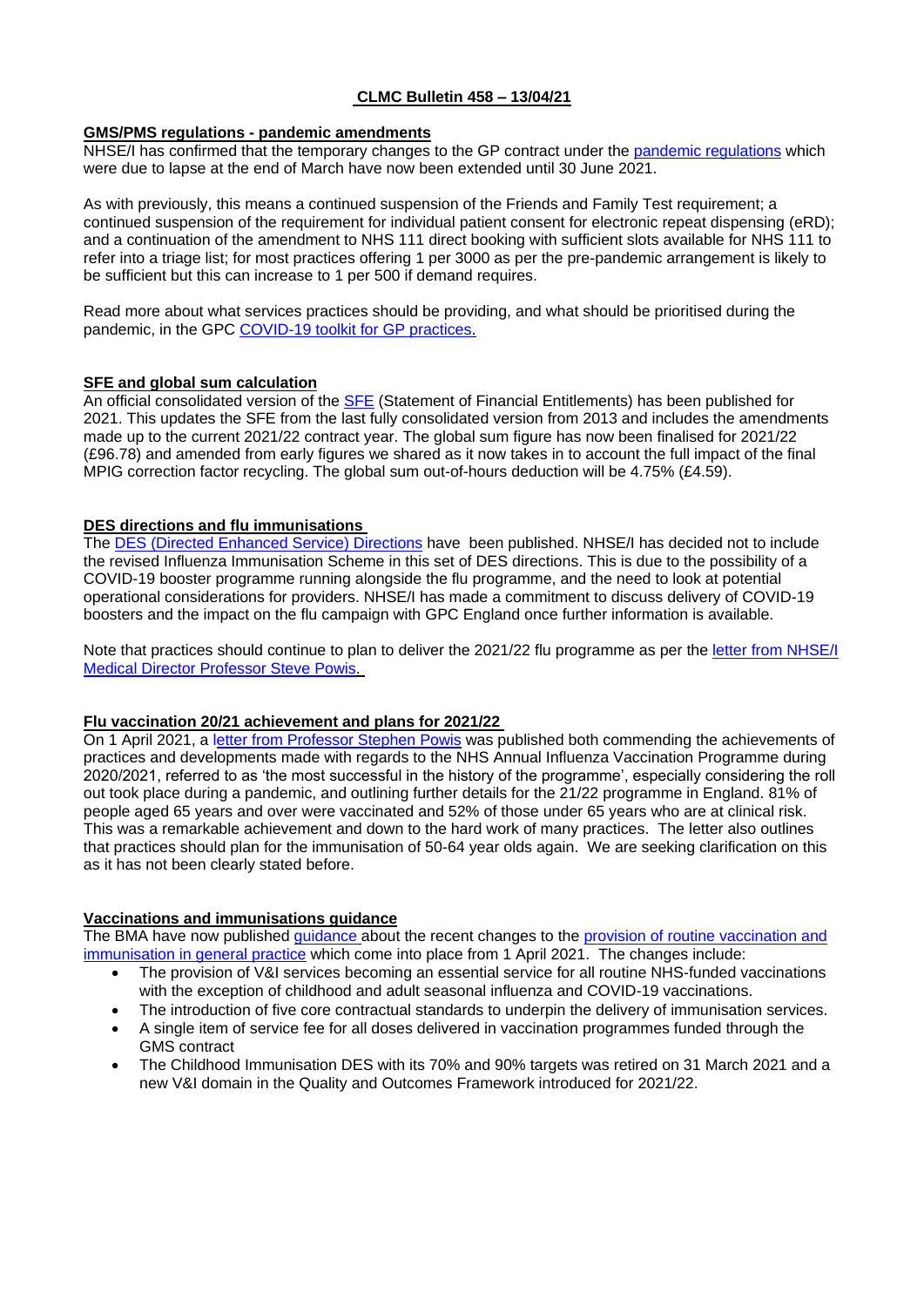### **Network Contract DES 2021/22 and improving general practice appointment data**

NHSE/I has published a suite of documents to support the updated [Network Contract DES](https://www.england.nhs.uk/gp/investment/gp-contract/#des-21-22) 2021/22 from 1 April. These documents implement the changes set out in the NHSE/I letter of [21 January 2021,](http://tracking.vuelio.co.uk/tracking/click?d=HgqS_Mx1iIY6YegCcwb5-ETZDB1_aGaae4FoPkUi2Hr-QT47lAPNVXIZkUYCTDl4pyZUNIW3Q9Ppr2pBxgkzqjP5BmoFH74OPnp0ctQdfTX76Z0J2Y7c8Y3Xk4nuKVvozgNViFGPIKii0cZhBxFagcuOmpFcRmerjuPCMnSNR-DPplWCJ222Qc9JGFIcUOPRXJvnLE04Ac4PzN0cEC7yhc57a7Jl8b3dx72DQlEYTbVpzBPLfdp67mYQKqNv3H5P0KN9PiaQ9Iu3kJWRWPcGPFCFpvrZ99kr-DHMLSPMjayajCbZfHH7hU0Y0mPcSYmE3QP3EDz4Qgf92yZapGDnm4PZM6SRioBMBXWcevYXcLzIUfoes__XwGNoJ0iSbCSDs1wtPtyAVBoMCKuI-7heSV2cXSCbYl25ZQU0w4tSA5M23wAQ5eBbrSiWx_mioijRRw2) and include a cover not outlining the key changes, the updated Network Contract DES specification and guidance, and other supporting guidance, including a set of FAQs.

They have also published [guidance for practices on standard national general practice appointment](http://tracking.vuelio.co.uk/tracking/click?d=HgqS_Mx1iIY6YegCcwb5-ETZDB1_aGaae4FoPkUi2Hr-QT47lAPNVXIZkUYCTDl4Efc4pdskA3zIx7UpQDeBLQcZSvzy_DVyeshVpdz8kVky12K7Gdvd3bgNRA1CsdVOaitfY9PVYoh97jnRpQAwENfKHovl3BJHfn4bILTP7oN_uEkdh4RYQglnqJGmc4N4uSZ9233vcBhf974lLKSr0AWaxk4bb_x3ci_RFMBOhm7EfmJg_zGbiGKpyj-ihQy84bV3N7aqaHOXBmRHdxMnypWMysSRC5ZauFaV5Xo_LWkt2cP5FQ2H810NDkeq6_XY--QKYbXiqOGEBK-EFWbrgNCBrWdAGNSEcXDKNgsiZriAvbgurnZo61hq7H5d-9P3i6Vjj24nmlM3EVMt3no2NOjNfsca6g4mXjnn0hEDMn7CvjZ1xVZUX6vNoqustPS-mQ2)  [categories](http://tracking.vuelio.co.uk/tracking/click?d=HgqS_Mx1iIY6YegCcwb5-ETZDB1_aGaae4FoPkUi2Hr-QT47lAPNVXIZkUYCTDl4Efc4pdskA3zIx7UpQDeBLQcZSvzy_DVyeshVpdz8kVky12K7Gdvd3bgNRA1CsdVOaitfY9PVYoh97jnRpQAwENfKHovl3BJHfn4bILTP7oN_uEkdh4RYQglnqJGmc4N4uSZ9233vcBhf974lLKSr0AWaxk4bb_x3ci_RFMBOhm7EfmJg_zGbiGKpyj-ihQy84bV3N7aqaHOXBmRHdxMnypWMysSRC5ZauFaV5Xo_LWkt2cP5FQ2H810NDkeq6_XY--QKYbXiqOGEBK-EFWbrgNCBrWdAGNSEcXDKNgsiZriAvbgurnZo61hq7H5d-9P3i6Vjj24nmlM3EVMt3no2NOjNfsca6g4mXjnn0hEDMn7CvjZ1xVZUX6vNoqustPS-mQ2) to support the mapping of local appointment slots to these new categories. This follows joint NHSE/I and GPC England guidance published in August 2020, which introduced an agreed definition of general practice appointment.

There is also new guidance on PCNs implementing the **[Investment and Impact Fund](http://tracking.vuelio.co.uk/tracking/click?d=5vy-UT2i5wRROjm0vNX-mtykcjDDZzODmKw4CWWF--_l4V3TQcg9vI2HvEcYjlo22XKB-jFXuk0VvPGIwD9gy0RRoqAjs5s8BXy0o46DExkKteQjpTRBnzTOgiMIGLPgzupbEeHb1V9bfLtvCknuQgR4XxfZUxdoIWUTeztL3HejbEt2YNzwc6G_CyCnvQXTOCQ9k4Qv8xct7MN0uCL770nSWW6HwK09H393_oaOPz2YztA4RmQo--rWP_wEfxA4Ld7mFTmqNubZeIKs-54Ae7DgH2o9443ac25R7yGxgI8fn_5BDHARwQcKVfBow9cBew2_gcPhQJZglvU1LBBZF36EIm3KlMEJiUafRv3yQkyzar5-F6hU4KknxJp68X2cLUQETl-XblTBL6IbbiZ29tFGiy5NY6WSfOzAcZJp2eso7P16VSW3hZwEbDxhzQMzsQGPuvNT6zK-GaLibwXAuh4t7SwX_3dva64dbXr9UDbi0)** for their practices as per the requirements set out in the Network Contract DES.

Access all the guidance [here](https://www.england.nhs.uk/gp/investment/gp-contract/)

#### **Improving GP appointment data**

NHSE/I has published information aimed at improving the quality of [GP appointment data.](https://bma-mail.org.uk/t/JVX-7BJ66-JCJOU4-4EJOSQ-1/c.aspx) This is to ensure that published general practice appointment data fairly represents the appointment activity carried out across practices and general practice providers in England. This year's PCN Investment and Impact Fund provides additional funding to support this through an indicator covering the mapping of appointment slot types to the new set of national appointment categories by all practices within the PCN. This should only require a short one-off exercise, mapping each slot type that the practice uses to one of the national categories. Practices should note that this only relates to appointments from 1 April 2021 onwards and shouldn't require changes to wider processes or appointment books.

#### **NHS Standard Contract 2021/22 – New "interface" provision**

Following reports from GPs regarding inconsistent implementation of NHS Standard Contract requirements on secondary care providers relating to the interface with local primary care teams, the BMA has worked with NHS England on the introduction of a new provision in the contract to improve collaboration between clinical teams.

The new provision published in the **contract**, requires that secondary care providers work with their local commissioners to assess by the end of September, and annually thereafter, their compliance to the interface requirements of the contract.

The commissioners and providers will also have to agree an action plan to address any deficiencies identified by their assessment and ensure that this action plan is informed by discussion with and feedback from the relevant LMCs.

Providers and commissioners will finally have to ensure that the action plan is adopted in public by their Governing bodies, and that progress on its implementation is shared with the relevant LMCs.

#### **MHRA/JCVI and EMA statements on AZ vaccine**

[MHRA,](https://bma-mail.org.uk/t/JVX-7BJ66-JCJOU4-4EJOSJ-1/c.aspx) [JCVI](https://bma-mail.org.uk/t/JVX-7BJ66-JCJOU4-4EK1YD-1/c.aspx) and [EMA](https://bma-mail.org.uk/t/JVX-7BJ66-JCJOU4-4EJOSK-1/c.aspx) have all made announcements on serious thromboembolic events with concurrent thrombocytopenia associated with the use of the AstraZeneca COVID-19 vaccine. This includes a small number of life-threatening and fatal cases presenting as venous thrombosis, including unusual sites such as cerebral venous sinus thrombosis, splanchnic vein thrombosis, as well as arterial thrombosis, combined with thrombocytopenia that can rapidly progress. Multifocal venous and arterial thromboses have been reported in serious cases. The majority of the events occurred within the first 14 days following vaccination but have also been reported after this period. Risk factors have not been identified.

These serious, but rare, adverse events need to be seen in the context of over 4m COVID-19 infections since the start of the pandemic causing more than 120,000 deaths. Over 30m people have received their first dose of the COVID-19 vaccine since the start of the programme, which Public Health England (PHE) analysis indicates that [the COVID-19 vaccination programme prevented 10,400 deaths](https://bit.ly/3qQAnlG) in those aged 60 and older in England up to the end of March, an additional 4,300 since the previous update. Analysis of infection data since the introduction of the COVID-19 vaccines in the UK demonstrates that vaccination is highly effective and substantially reduces the risk of infection and severe COVID-19 disease.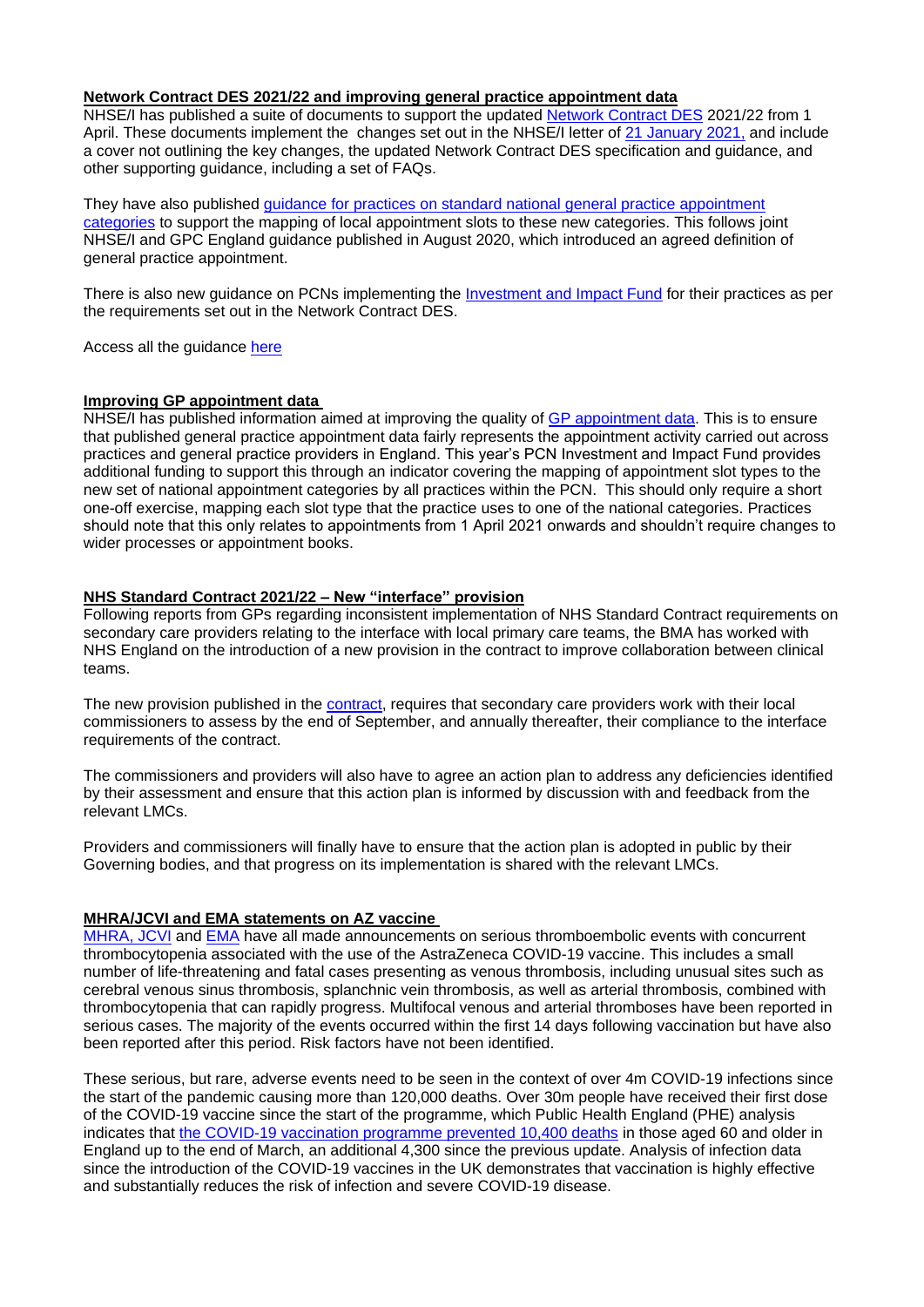JCVI is now recommending that 18- to 29-year-olds who do not have underlying health conditions putting them at increased risk of COVID-19 should be offered an alternative to the AZ vaccine where available. MHRA/JCVI confirmed that the risk/benefit of getting the vaccine is favourable for the vast majority [of people,](https://bma-mail.org.uk/t/JVX-7BJ66-JCJOU4-4EKMVJ-1/c.aspx) but more 'finely balanced' in younger people. The under-30s in the UK will be offered an alternative to the Oxford-AstraZeneca vaccine, where available (but stated that they were not advising a 'stop' for any age group). The deputy CMO has suggested that there will be minimal impact on the timing of the vaccination programme as a whole.

NHSE/I has issued [advice to practices.](https://bma-mail.org.uk/t/JVX-7BJ66-JCJOU4-4EJRK2-1/c.aspx) The MHRA has produced [guidance for patients and healthcare](https://bma-mail.org.uk/t/JVX-7BJ66-JCJOU4-4EJQCT-1/c.aspx)  [professionals.](https://bma-mail.org.uk/t/JVX-7BJ66-JCJOU4-4EJQCT-1/c.aspx) PHE has also published a [leaflet](https://bma-mail.org.uk/t/JVX-7BJ66-JCJOU4-4EK82R-1/c.aspx) that may be useful when communicating with patients. The [BMA statement](https://www.bma.org.uk/bma-media-centre/bma-says-covid-19-vaccination-programme-needs-to-continue-as-the-benefits-still-outweigh-the-very-low-risks-associated-with-the-oxford-jab?utm_source=The%20British%20Medical%20Association&utm_medium=email&utm_campaign=12295374_GP%20ENEWSLETTER%2008042021&utm_content=BMA%20vaccine%20statement&dm_t=0,0,0,0,0) provides further information.

### **Pinnacle now features reporting functionality**

Pinnacle has now released reporting functionality in their platform. This move comes after lobbying from both GPC England and the Joint GP IT Committee, calling for a solution to support PCN-led vaccination sites with reporting. To support users with their service delivery Pinnacle have introduced several service reports that can now be accessed from the "Reports" tab. Only users with the "Site administrator – user management" permission will be able to see this tab. Please follow instructions sent out in LVS email. All requests for access to PID extracts will be subject to an approval from Pinnacle on behalf of NHS England. For further queries please contact the National Service Desk: Telephone: 0300 200 1000; Email: [vaccineservicedesk@england.nhs.uk](mailto:vaccineservicedesk@england.nhs.uk) 

### **COVID-19 vaccination programme**

Vaccinations sites are encouraged to continue their efforts in maximising uptake in cohorts 1-9 during April, focusing on those in the lower cohorts first, which are yet to be vaccinated.

The [JCVI is recommending that adults who are over 16 and living with adults who have weakened immune](https://www.gov.uk/government/news/new-vaccine-advice-for-adults-living-with-adults-who-are-immunosuppressed)  [systems,](https://www.gov.uk/government/news/new-vaccine-advice-for-adults-living-with-adults-who-are-immunosuppressed) such as those with blood cancer, HIV or those on immunosuppressive treatment including chemotherapy should be prioritised for the COVID-19 vaccine. NHSE/I has [written](https://www.england.nhs.uk/coronavirus/publication/vaccination-of-adult-household-contacts-of-severely-immunosuppressed-individuals-alongside-jcvi-priority-cohort-6-and-completion-of-cohorts-1-9/) to practices [about the](https://generalpracticebulletin.cmail20.com/t/d-l-qjttrdd-jlddotjkh-y) next steps, including a template letter practices can use to inform patients that their adult household contacts are eligible to have the COVID-19 vaccination, and also published [operational guidance](https://www.england.nhs.uk/coronavirus/publication/jcvi-cohort-6-adult-household-contacts-of-adults-with-severe-immunosuppression-operational-guide/) to vaccinate this cohort.

There will be very limited vaccine available for first doses in April and vaccination sites should now preferentially use spare vaccine from second dose clinics to give to other patients due a second dose, although they retain the clinical discretion to give it to others as a first dose, particularly those living with immunocompromised patients as set out in the [letter from NHSE/I.](https://www.england.nhs.uk/coronavirus/publication/vaccination-of-adult-household-contacts-of-severely-immunosuppressed-individuals-alongside-jcvi-priority-cohort-6-and-completion-of-cohorts-1-9/)

We are expecting a statement from JCVI shortly on details relating to the next phase of vaccination for groups 10-12.

Read more about the latest changes, including the delivery of second doses, added funding, and what practices need to do and the support available in the updated GPC [guidance page about the COVID-19](https://www.bma.org.uk/advice-and-support/covid-19/gp-practices/covid-19-vaccination-programme)  [vaccination programme.](https://www.bma.org.uk/advice-and-support/covid-19/gp-practices/covid-19-vaccination-programme)

#### **Shielding for clinically extremely vulnerable to end**

As of 1 April, [clinically extremely vulnerable \(CEV\) people in England no longer need to shield.](http://email.dhsc-mail.co.uk/c/eJxdUE1vgzAM_TVwCyIEGBw4dGVo2rW3XSI3MZA1HyiE0v37pVLXSZMt2X5Pfv6QHbycU9UVeUFzRhta5rSqM5od-mHoy9dmaMq3Y0_bpMzlvApiQOlMuGy7pHNXiwrHNq-KBlGUzVg3LbaMiZdKVOe8lqnu5hCWNWGHpBii7_ueTe4au2MRE_TWoA2xsLivMayzQi2VnQjIqxJIRudJmJEIrawSoPU3wVvwaDBm101b9HDWSIIja3ALGb0zBBavdMKGfSGx7aKsxFvC-iIp6i0YLsAsoCYboeNTlj9l-Z8sf-7Dt0VCwF8FZ8N9b9b_e8qDNyjVZiKNd-oBrm7zAiPY4wI-3A_nbuTvCDrMHKzkJycUaH4Ej6nvRvAwf4FB1PH702OISUN3ulEFn_1HUhyRVSJvz9HKCpuRUsqaEaryB41-oVA) CEV patients are still advised to continue to take extra precautions to keep themselves safe, even after receiving both doses of the COVID-19 vaccine. Read the government guidance [here](https://www.gov.uk/government/publications/guidance-on-shielding-and-protecting-extremely-vulnerable-persons-from-covid-19/guidance-on-shielding-and-protecting-extremely-vulnerable-persons-from-covid-19)

Practices are reminded to continue to add and remove patients, as appropriate, from the Shielded Patient List, as it may be necessary to identify this cohort in the future. Information on how to do so is available on the [NHS Digital website.](https://digital.nhs.uk/coronavirus/shielded-patient-list/guidance-for-general-practice)

Read the GPC [guidance for practices](https://www.bma.org.uk/advice-and-support/covid-19/gp-practices/covid-19-toolkit-for-gps-and-gp-practices/protecting-clinically-extremely-vulnerable-cev-patients-formerly-shielding) about arrangements for patients at high-risk of coronavirus.

The BMA also has guidance for [doctors isolating and those in vulnerable groups](https://www.bma.org.uk/advice-and-support/covid-19/your-health/covid-19-doctors-isolating-and-those-in-vulnerable-groups)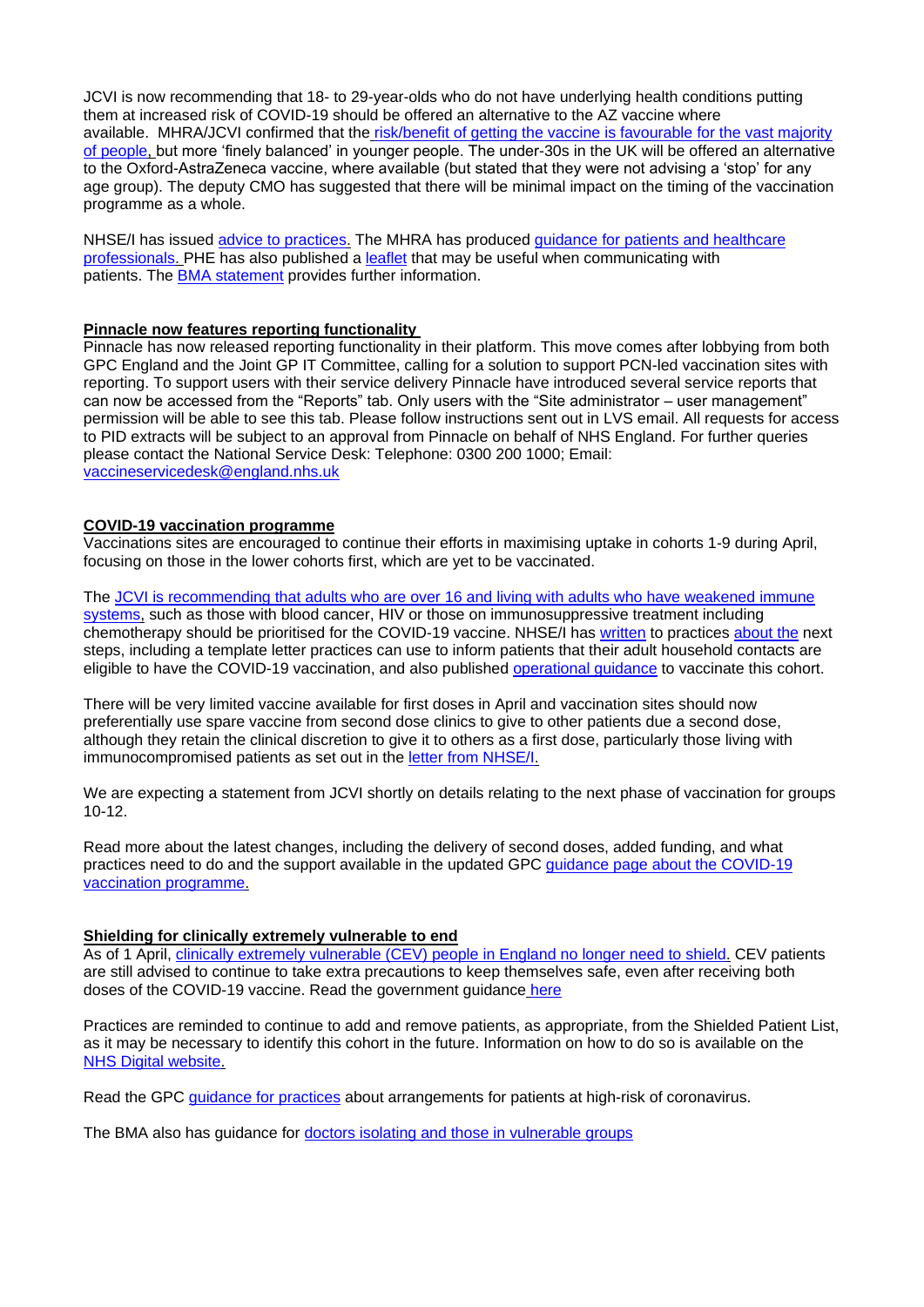### **Maximising vaccine uptake in underserved communities**

NHSE/I has published a problem-solving [framework to help maximise vaccine uptake in underserved](https://www.england.nhs.uk/coronavirus/publication/maximising-vaccine-uptake-in-underserved-communities-a-framework/)  [communities,](https://www.england.nhs.uk/coronavirus/publication/maximising-vaccine-uptake-in-underserved-communities-a-framework/) setting out best practice and practical guidance for implementing a range of interventions to ensure equitable access to COVID-19 vaccination and drive uptake.

### **Vaccine certificates**

The Government confirmed that a COVID-19 status certification system will be developed over the coming months which could allow higher-risk settings to be opened up more safely and with more participants. Over the coming months, a system will be developed which will consider three factors: vaccination, a recent negative test, or natural immunity (determined on the basis of a positive test taken in the previous six months). Events pilots will take place from mid-April to trial the system. All pilots are checking COVID status, which will initially be through testing alone but in later pilots, vaccination and acquired immunity are expected to be alternative ways to demonstrate status.

GPC England has been discussing these proposals with the Government and NHS bodies to ensure there would be a minimal impact on GP practices, and this has been accepted. We need to avoid the expectation that people can secure evidence of vaccination or testing by obtaining a letter from their GP practice.

### **Vaccine dose data**

The latest [data report](https://bma-mail.org.uk/t/JVX-7BJ66-JCJOU4-4EJN0B-1/c.aspx) shows that as of 8 April, over 31m doses of the COVID-19 vaccine have been given their first dose and over 37 million doses have been given in total.

Read more about the latest changes, including the delivery of second doses, added funding, and what practices need to do and the support available in the GPC updated [guidance page about the COVID-19](https://www.bma.org.uk/advice-and-support/covid-19/gp-practices/covid-19-vaccination-programme)  [vaccination programme.](https://www.bma.org.uk/advice-and-support/covid-19/gp-practices/covid-19-vaccination-programme)

# **Community pharmacy pandemic delivery service**

You may be aware of the recent addition to the community pharmacy [pandemic delivery service](https://psnc.org.uk/our-news/service-launch-the-community-pharmacy-pandemic-delivery-service/) which allows pharmacy contractors and dispensing doctors to support the delivery of prescriptions to people who have been told to self-isolate by NHS Test and Trace.

Pharmacy contractors have reported that some people told to self-isolate, particularly the household contacts of COVID-19 positive patients, do not seem to be following the guidance and consequently are still presenting in pharmacies.

It is suggested all primary care providers flag the option to have prescriptions delivered when prescribing for COVID-19 positive patients, to try to ensure they stay away from all primary care premises.

# **Easing of restrictions and testing**

On 5 April the Government in England announced that from 12 April there will be a further easing of COVID restrictions after the prime minister confirmed the [roadmap](https://bma-mail.org.uk/t/JVX-7BJ66-JCJOU4-4EJOSL-1/c.aspx) is on track. From 9 April everyone in England will be able to [access free, regular, rapid COVID tests twice a week,](https://bma-mail.org.uk/t/JVX-7BJ66-JCJOU4-4EK82S-1/c.aspx) including those without symptoms. Updates will be made to the NHS COVID-19 app in England to coincide with the universal testing offer. In response, [the BMA said it is vital that the public is made aware of the limitation and accuracy of these tests](https://bma-mail.org.uk/t/JVX-7BJ66-JCJOU4-4EJOSM-1/c.aspx). Recent research into lateral flow tests suggests they can pick up around half of the people with symptoms but significantly fewer of those who have asymptomatic COVID. Further, there is evidence of an even lower detection of positive cases if people carry out the tests themselves.

[Confirmatory PCR testing has been reintroduced](https://bma-mail.org.uk/t/JVX-7BJ66-JCJOU4-4EJOSN-1/c.aspx) (from 1 April). Current guidance in England specifies that all individuals who receive a positive LFD test result are encouraged to take a follow-up PCR, whether the LFD test was assisted or self-reported. Contact tracing will begin immediately after a positive LFD result (eg without waiting for the result of follow-up PCR). The tracing process will be stopped and self-isolation notices rescinded where there is a negative follow-up PCR test result obtained within 72 hours of the LFD test result. This is intended to reduce the number of people self-isolating unnecessarily because of false positives from antigen LFD tests at low population prevalence.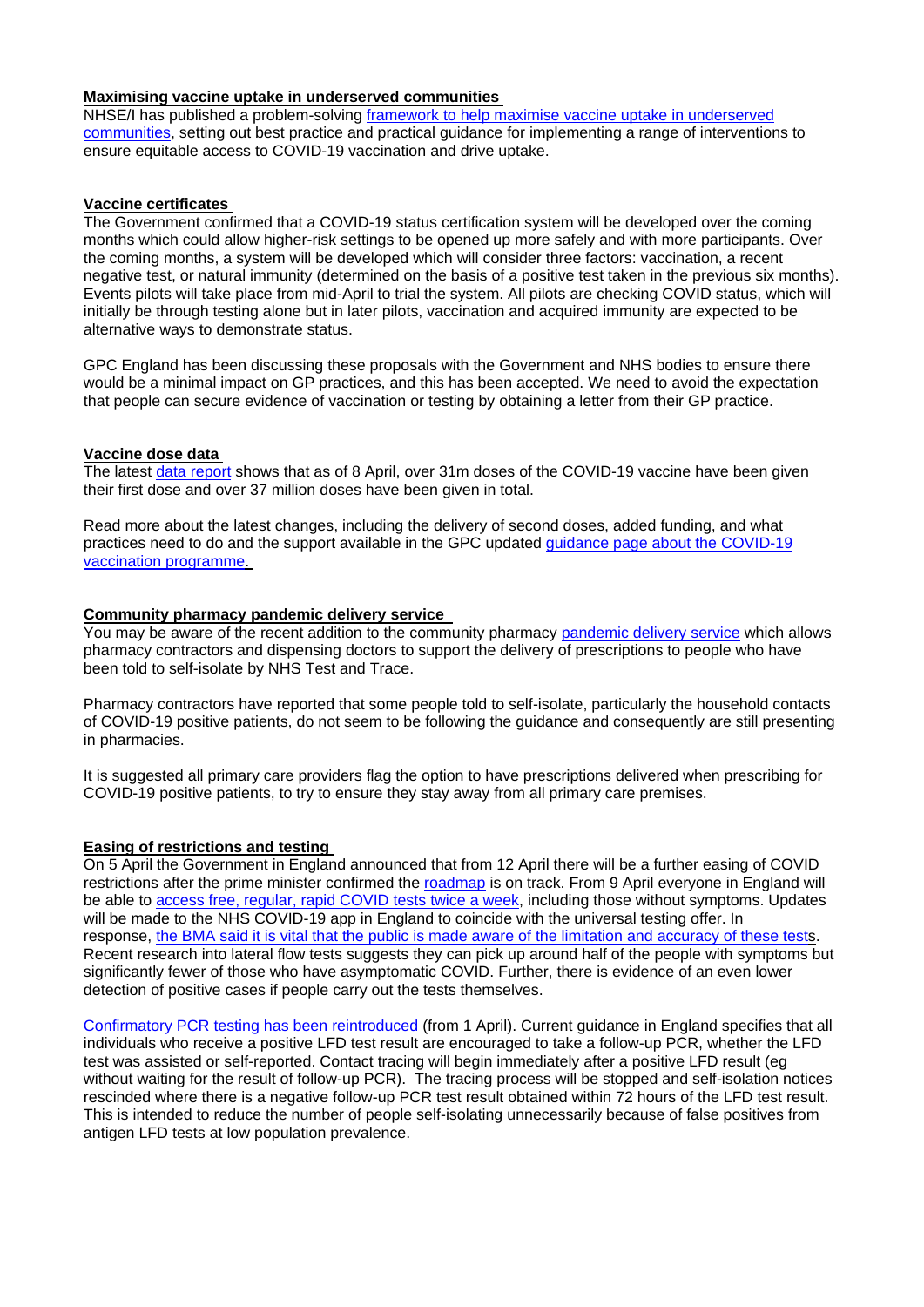# **Free COVID-19 PPE scheme extended until the end of March 2022**

The Government is extending the provision of free COVID-19 PPE to health and social care providers until the end of March 2022. Following the previous announcement of free PPE provision until the end of June 2021, the scheme will now be extended to the end of March 2022 as the expectation of clinical experts is that usage will remain high throughout the next financial year. This will ensure that general practice can continue to access rigorously tested and high-quality PPE. Providers should continue to access COVID-19 PPE via their current distribution channels.

# **Access to vaccination for parents with children**

GPC were made aware of an incident where a parent was prevented from bringing their dependent children to their vaccination appointment at a hospital vaccination site. GPC took this up directly and after their intervention this matter has been addressed. They have published the following guidance:

*"As we vaccinate the younger groups of patients, it may be the case that parents bring dependent children to their vaccination appointment. Colleagues are reminded that reasonable adjustments can be made for people in such circumstances, and every effort should be made to ensure that individuals can receive their vaccine at their stated appointment time.*

*Ultimately, the senior clinician on duty has the responsibility for patient safety and it is important that they are informed of any concerns that other colleagues may have about an individual, so that they can make a risk assessment at the time and that any necessary adjustments can be made.* 

*Denying treatment/intervention, for any reason, is a clinical decision and it must be made by the most senior clinician on duty at the time. They will be able to assess the risks and make a clinical decision which will then be documented. All staff need to be aware of the need to escalate these situations to the senior clinician.*

*In the meantime, as a way of preparing for the younger cohorts, we are looking at ways of strengthening the guidance for parents at the point of booking. Patients booked in for vaccination are currently asked to attend on their own where possible to minimise the risk of COVID-19 infection. However, any individual is allowed to attend with another person, particularly if they need support, for example if they are in a wheelchair, are frail or have a learning disability. Parents with young babies or children need not be turned away, unless following a risk assessment by the senior clinician. They do need to be supported to receive the vaccine. As the cohorts move to younger populations, it is more likely that adjustments will need to be made to ensure no one is disadvantaged because they have dependents with them."*

*The VC operational guidance has been updated to reference the above, along with the guidance for the National Booking Service including briefing notes for call handlers.*

# **Weekly COVID-19 data update**

The BMA's Health Policy team has started producing a weekly summary of key data on various aspects of the pandemic. The data is from external published sources (with links to the relevant data/study) and can be shared. The latest summary is [here.](https://www.clevelandlmc.org.uk/website/IGP367/files/Weekly%20Covid-19%20data%20update.pptx)

# **Salaried GPs vaccination reimbursement**

GPC have received reports of salaried GPs being asked by practices to volunteer for vaccination on a goodwill basis with no payment or time off in lieu from their practice. While any clinician can volunteer to support vaccination clinics, funding models should not rely on this, and employees should never be coerced into doing so. GP practices are paid to administer COVID vaccinations and payment of staff is included in the costing of this funding. Salaried GPs should be fully remunerated for any vaccination shifts and should not feel pressured to take these on a goodwill basis.

# **Delayed applications to New to practice partnership scheme**

NHSE/I have amended the deadline for the individuals that sent through applications. Their team will be working through all the applications submitted so far and have advised that due to the pressures caused by the pandemic this year they will still accept their application. They have advised that that they will be reverting back to the six months deadline for any further applications.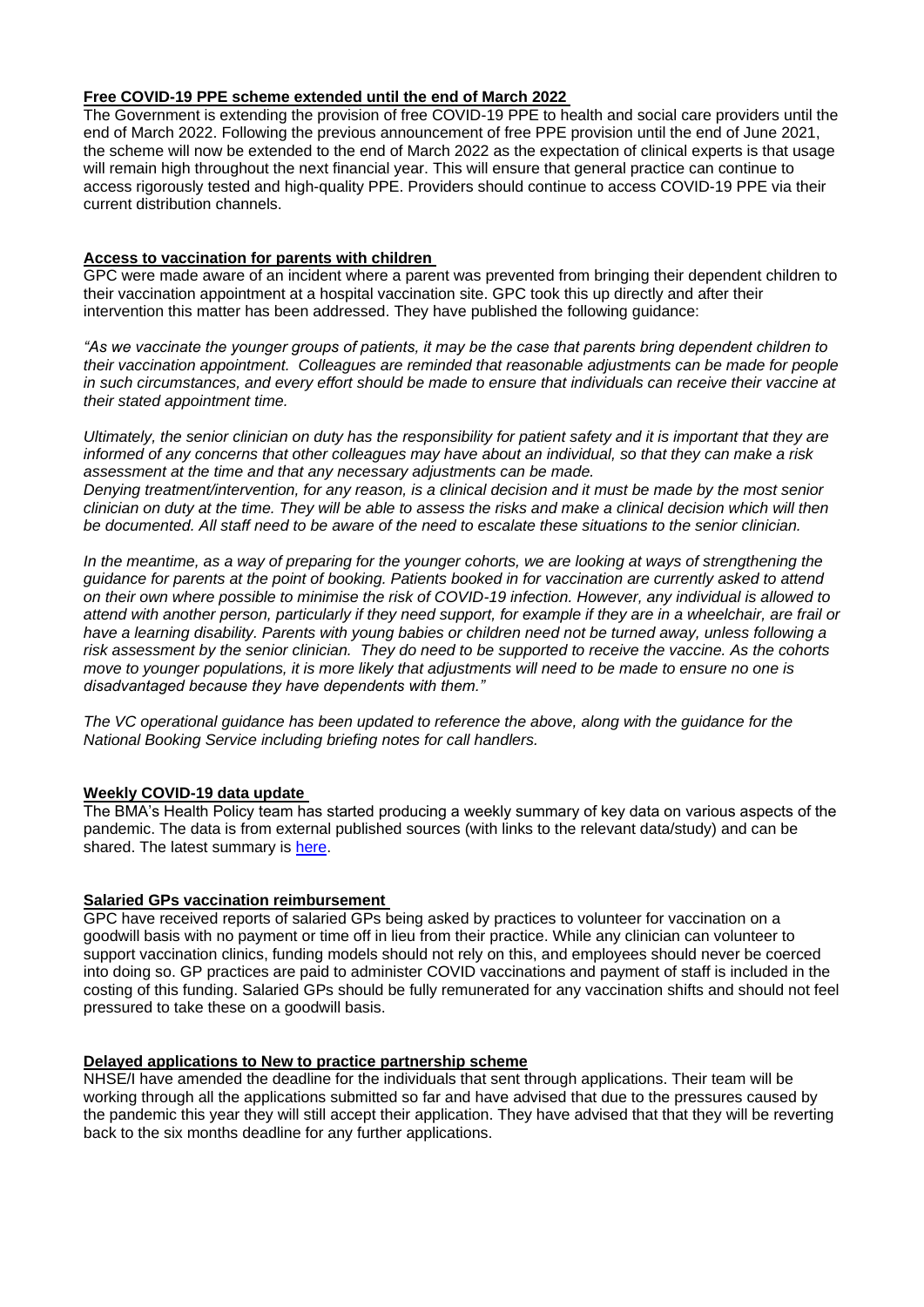### **New Roles in Primary Care Resource Updates - Version 4**

The Primary Care Training Hub produced a resource to support the implementation of new roles in primary care which was circulated in excel format in June and an updated draft in September and December. They are continuing to work with a website developer to move this forward and hope to be able to launch a web based version this year. As an interim measure, the resource has been updated [in excel format](file:///C:/Users/User/Desktop/2%20Worksheet%20in%20C%20%20Users%20User%20Downloads%20CLMC%20Bulletin%20%20template%20(10).xlsm) to ensure the most up to date information is available (version 4).

### **Race report BMA response**

The much anticipated, but unfortunately, ultimately disappointing report from the independent [Commission on](https://www.gov.uk/government/organisations/commission-on-race-and-ethnic-disparities)  [Race and Ethnic Disparities](https://www.gov.uk/government/organisations/commission-on-race-and-ethnic-disparities) has now been published.

The BMA responded to the report with [this statement](https://www.bma.org.uk/bma-media-centre/bma-responds-to-commission-on-race-and-ethnic-disparities-report) in which they made it clear that *'the BMA refutes the central argument in the report that structural race inequality is not a major factor affecting the outcomes and life chances of many of our citizens'* and highlighted *'the irrefutable evidence of discrimination faced by ethnic minority doctors'* in the NHS.

BMA Council chair Chaand Nagpaul also represented the BMA's views in an expert debate on ITV news on the day the report was published and contributed an immediate analysis of the report to [this week's Eastern](https://www.easterneye.biz/digital/issue1604)  [Eye](https://www.easterneye.biz/digital/issue1604) (see page 6).

As many will have seen and read, the response to the report from numerous race equality and health organisations and experts has been highly critical.

While there are some findings and recommendations that the BMA can agree with, the report fundamentally fails to acknowledge that root structural inequalities have directly led to many ethnic minorities being more greatly affected by social detriments of health. This central flaw in the Commission's report is further compounded by the fact that, whilst it recognises the negative experiences of many people from ethnic minority backgrounds in the workplace, it fails to recognise that these experiences are a result of systemic racial discrimination.

This is particularly concerning considering the tragically disproportionate impact of COVID-19 on both ethnic minority communities and healthcare workers. The BMA'[s own research](https://www.bma.org.uk/bma-media-centre/bma-survey-shows-a-year-on-black-asian-and-other-minority-ethnicity-doctors-still-don-t-feel-protected-from-coronavirus-in-the-workplace) shows that ethnic minority doctors are significantly less likely than their white colleagues to feel adequately protected from Coronavirus in workplace, are [more likely](https://www.bma.org.uk/bma-media-centre/bame-doctors-being-placed-at-risk-due-to-lack-of-covid-19-risk-assessments-bma-survey-reveals) to feel pressured to see patients without adequate PPE, and are less likely to feel able to speak out about safety concerns for fear of recrimination or it affecting their careers.

The BMA has provided significant evidence to the Commission detailing the structural inequalities affecting ethnic minority doctors – our written submission of evidence can be found [here.](https://www.bma.org.uk/media/3583/bma-submission-race-disparities-and-ineqaulity-in-the-uk.pdf) Chaand additionally provided oral evidence to the health sub-group of the Commission in November. It is therefore deeply disappointing that the Commission has failed to take on board these concerns in its report.

In terms of next steps:

- In the coming days the BMA will be writing to the Commission chair, Tony Sewell, outlining their concerns and requesting an urgent meeting with him to discuss these.
- They will also be publishing a fuller response to the Commission's report in consultation with the national BAME Forum, which will examine structural racism in healthcare. This will feed into further work to develop specific recommendations for change.
- The BMA also hope to convene a roundtable of medical representative groups to discuss what steps now need to be taken to push back against the inaccurate, counterproductive and flawed narrative advanced by the report (and the government's communication of it) and to address healthcare inequalities.

The BMA has a long history of campaigning for race equality in the medical profession and healthcare. Their recently launched national BAME member forum for ethnic minority doctors and medical students – supported by regional and national networks across the UK – aims to unify and empower the voices of ethnic minority members to influence positive change in the BMA and across the NHS.

You can find out more about the forum and how to get involved on the [BMA website.](https://www.bma.org.uk/about-us/equality-diversity-and-inclusion/edi/national-bame-member-forum)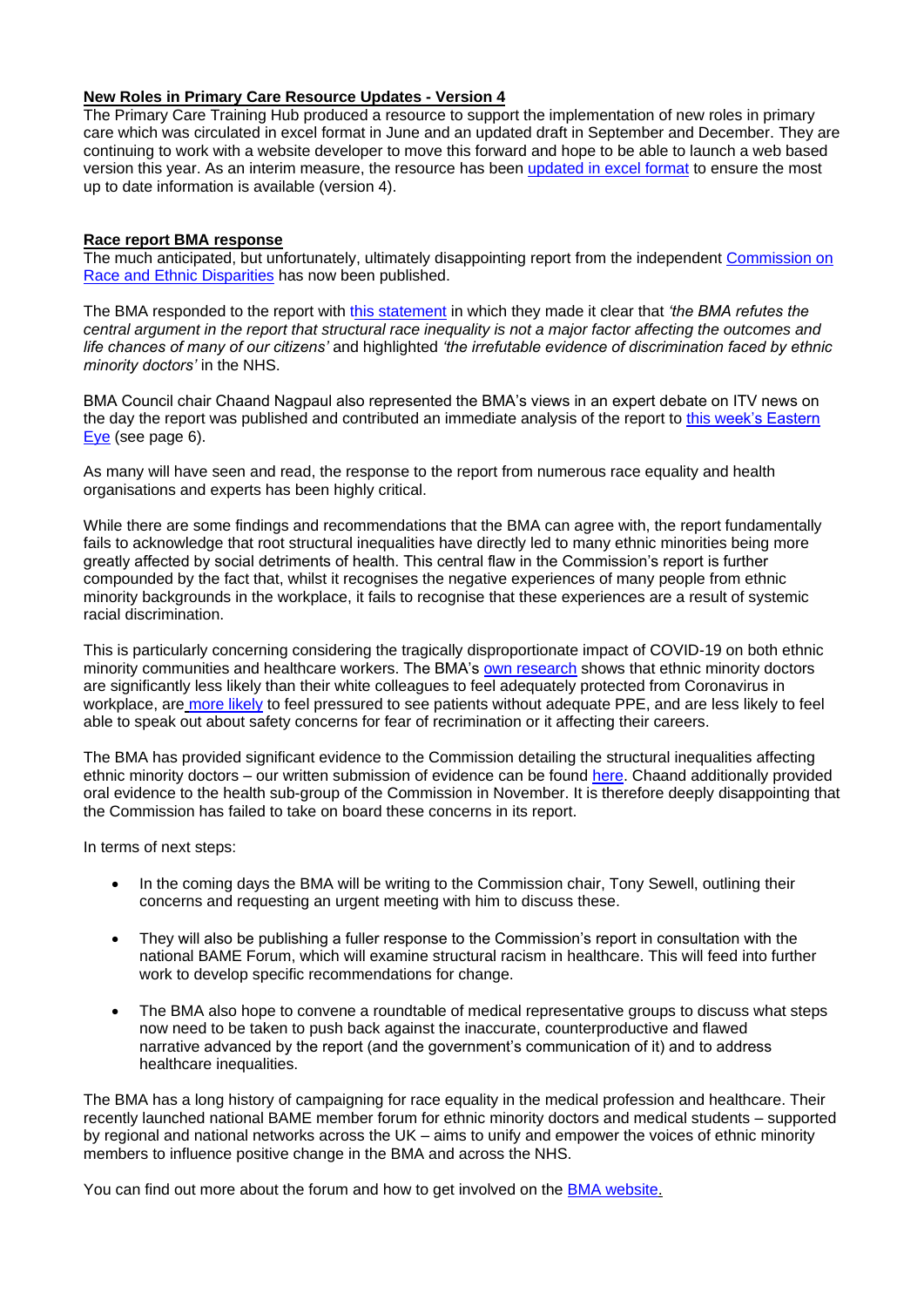### **BMA summary: NHS Planning Guidance 2021/22 and NHS Mandate 2021/22**

The BMA has [publicly responded](https://www.bma.org.uk/bma-media-centre/backlog-funding-promises-must-be-fulfilled-to-support-walking-wounded-nhs-says-bma) to the publication NHS England's latest Planning Guidance for 2021/22, which sets out its expectations for NHS commissioners and providers in England over the coming year and for the recovery from Covid-19.

The BMA have welcomed the focus on staff wellbeing, recruitment and retention in the guidance, which echoes some of the priorities set out in their recent paper *[Rest, recover, restore: Getting UK health services](https://www.bma.org.uk/media/3910/nhs-staff-recover-report-final.pdf)  [back on track](https://www.bma.org.uk/media/3910/nhs-staff-recover-report-final.pdf)*.

The BMA has also called for a realistic approach to tackling the growing backlog of care given the scale of the challenge facing the NHS. Although it is positive that the planning guidance sets out relatively cautious timescales for increasing non-COVID care in the NHS over the coming six months, we've warned that offering financial incentives to raise activity levels could be counterproductive if this leads to healthcare workers being put under pressure to ramp up services too quickly.

### **GPC Voting open for Durham and Cleveland regional elections**

The voting period for seats to the General Practitioners Committee (GPC) UK in the *Durham and Cleveland region* has reopened. **To submit your vote please visit<https://elections.bma.org.uk/>**

If you live or work in the Durham and Cleveland region and do not have access to the voting, please contact [elections@bma.org.uk](mailto:elections@bma.org.uk) and the team will be able to assist.

To vote in this election you must have a BMA web account, if you do not have one please click [here](https://www.bma.org.uk/what-we-do/committees/committee-information/committee-elections) to create one. Please follow the link to 'request a temporary non-member account' and email your temporary membership number to [elections@bma.org.uk](mailto:elections@bma.org.uk) to get access to vote in this election. **The deadline for voting is 12pm, 19 April**.

If you have any queries regarding the election process, please contact [elections@bma.org.uk.](mailto:elections@bma.org.uk)

#### **Inspiring the female GP leaders of tomorrow**

On March 25, the BMA held a hugely successful female GP leaders of tomorrow webinar chaired by Samira Anane (GPC education, training and workforce policy lead). More than 250 guests logged on to hear Nikki Kanani (medical director for primary care, NHS England), Margaret Ikpoh (RCGP council, associate director of primary care Hull Medical School), Farah Jameel (GPC England executive team and Camden LMC chair), Helena McKeown (BMA representative body chair) and Katie Bramall-Stainer (CEO Cambridgeshire LMCs, deputy chair UK LMC conference) discuss their personal leadership journeys, and share tips and advice. Please use [this link](https://www.bma.org.uk/about-us/equality-diversity-and-inclusion/edi/bma-network-of-elected-women?utm_source=The%20British%20Medical%20Association&utm_medium=email&utm_campaign=12295374_GP%20ENEWSLETTER%2008042021&utm_content=GP%20leader%20event&dm_t=0,0,0,0,0) to watch a recording of the event.

**Webinars: Circulated by the Primary Care Training Hub and provided by Nuffield Health Weds 14 April: 6.30pm – Emergency Contraception Update** (guest speaker Dr Anagha Nadgir) Includes the management of heavy menstrual bleeding & abnormalities in Primary Care

#### **Tues 20 April: 6.30pm – Protecting your Practice from Cyber Attacks** (Cleveland Police Cyber Protection Unit)

Cyber crime is up 46%. The Cyber Protection Unit at Cleveland Police have designed a session suitable for GPs, Practice Managers & Pharmacies, covering the basics of a cyber attack, how hackers get in to systems and the importance of knowing how to protect the organisations for whom we work

Please send all RSVPs to [tees.events@nuffieldhealth.com](mailto:tees.events@nuffieldhealth.com)